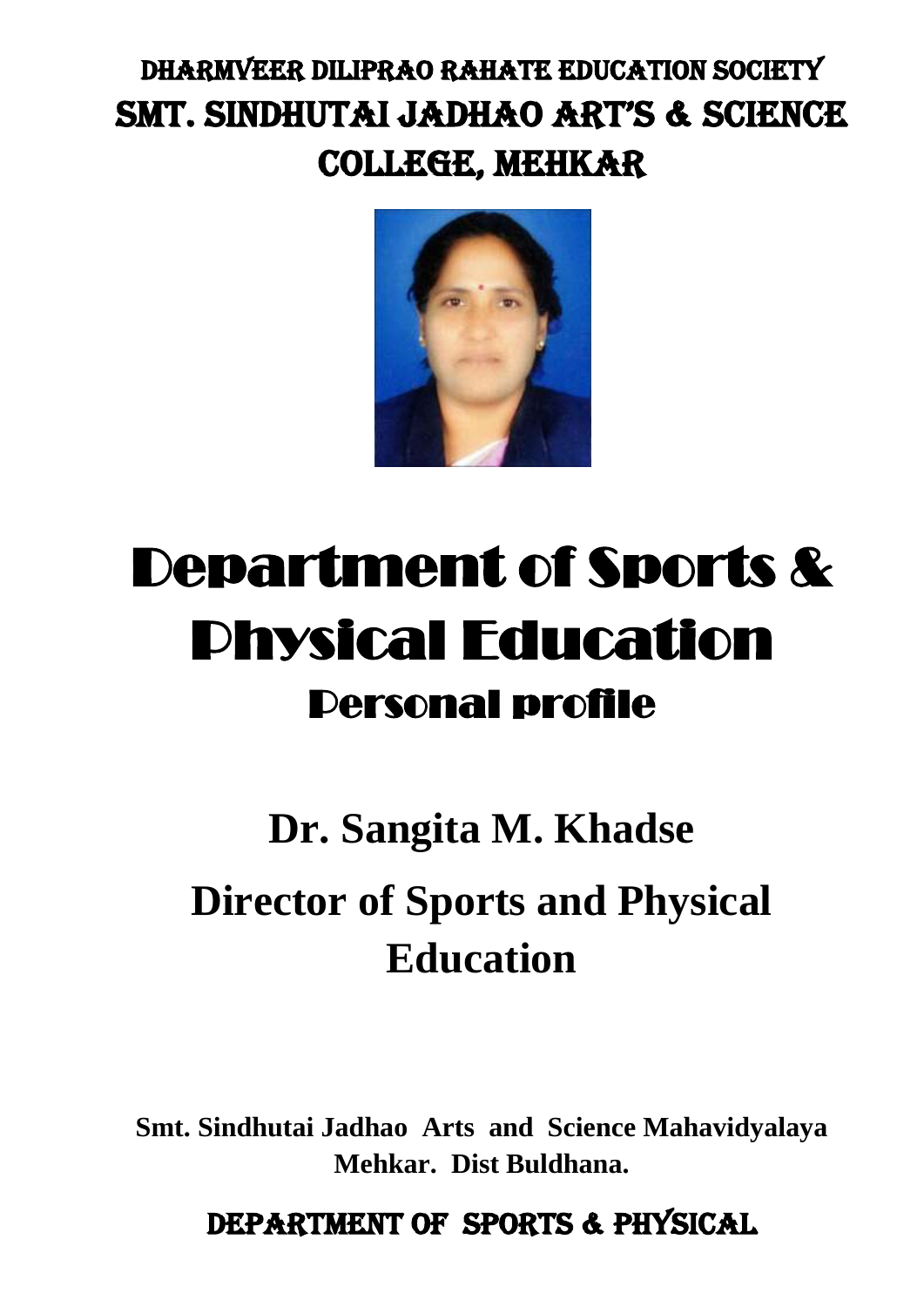# **EDUCATION**

# Faculty Profile

|                                                 |                | 1. Name of the Teacher - Dr.Sangita Mangesh Khadse          |
|-------------------------------------------------|----------------|-------------------------------------------------------------|
| 2. Designation                                  |                | - Director Of Sport & Physical Education                    |
| 3. Department                                   |                | - Sports & Physical Education                               |
| 4. Teaching Experience - 20 <sup>th</sup> Years |                |                                                             |
|                                                 |                | 5. Academic Qualification - M.A (Soc) M.P.Ed Ph.D           |
| <b>6. Date of Birth</b>                         |                | - $23^{th}$ June 1971                                       |
| <b>7. Subject Taught</b>                        | $\blacksquare$ | <b>Physical Education</b>                                   |
| 8. Address                                      |                | <b>Chankhore Colony Layout Mehkar. Dist-Buldhana 443301</b> |
| 9. Phone Bo/Mobile                              | $\blacksquare$ | 07268226623, 9637754515                                     |
| 10. E-Mail Address                              |                | - smkhadse23@gmail.com                                      |

#### **11. Research Experience:**

| <b>Papers Published in Conferences/Seminars</b> |                      | <b>Papers Published in Ref. Journals</b> |                      |
|-------------------------------------------------|----------------------|------------------------------------------|----------------------|
| <b>National</b>                                 | <b>International</b> | <b>National</b>                          | <b>International</b> |
|                                                 |                      | -                                        |                      |

# **\* Participation National & International Seminars/ Workshops & Conferences:**

| Sr. | Paper              | <b>Paper Title ISSN/ISBN</b> | Name Of Conference   Date/Place | Level |
|-----|--------------------|------------------------------|---------------------------------|-------|
| no  | Presentation/Parti |                              |                                 |       |
|     | cipation           |                              |                                 |       |
|     |                    |                              |                                 |       |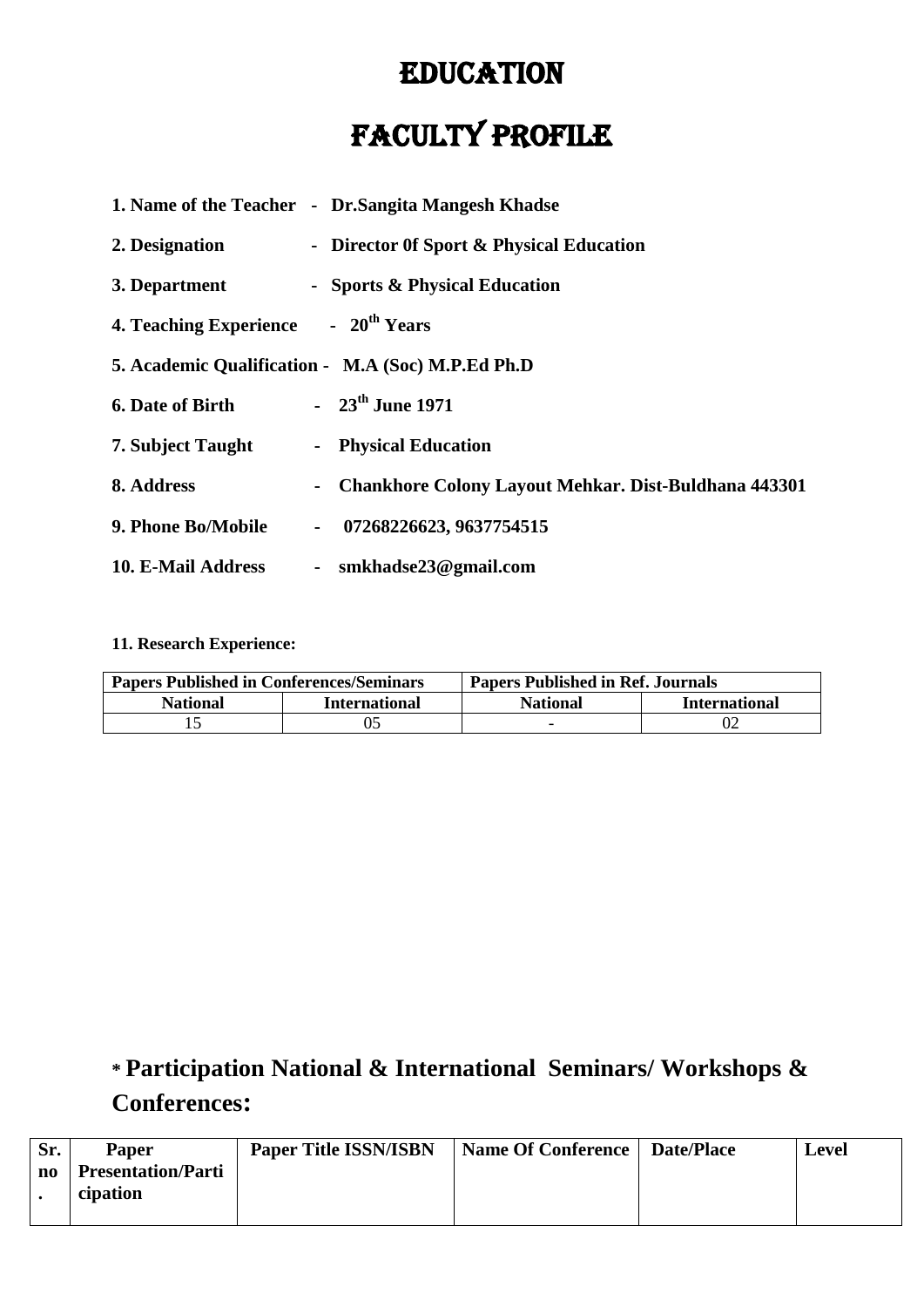| $\mathbf{1}$   | Participated &<br><b>Presented Paper</b> | <b>Stress Management Need</b><br>Of Todays Life and<br>Yoga ISBN_978-                        | <b>Stress</b><br>Management and<br><b>Sports</b>                                         | $2nd$ Dec 2014<br>Yeswant Maha.<br>Seloo.                                                                          | National<br>Seminar.          |
|----------------|------------------------------------------|----------------------------------------------------------------------------------------------|------------------------------------------------------------------------------------------|--------------------------------------------------------------------------------------------------------------------|-------------------------------|
| $\overline{2}$ | Participated &<br><b>Presented Paper</b> | Importance of Research<br>in Physical Education                                              | Modern<br>Trends in Physical<br>Education                                                | $15th$ December<br>2014.Shankarlal<br>Khandelwal<br>Akola.                                                         | National<br>Con.              |
| 3              | Participated &<br><b>Presented Paper</b> | Women<br>Empowerment                                                                         | The Metamorphosis<br>of<br>Women Through<br>Education                                    | 8 &9 January<br>2016<br>ISBN_978-<br>93_84021-40-5 -<br>Dr. Babasaheb<br>Ambedkar<br>Mah.Amravati.                 | Internation<br>al Con.        |
| 4              | Submitted                                | Mental Health of Student<br>& Parents View.                                                  | Importance of<br>physical Fitness and<br>Nutrition                                       | ISSN_2278-<br>9308 - Atya-Patya<br>Association, Amra<br>vati. 24 Oct<br>2016                                       | National L.<br>Semin.         |
| 5              | Participated &<br><b>Presented Paper</b> | History of Olympic<br>Games                                                                  | Olympic-A<br>Perspective                                                                 | ISSN-2278-4284<br>Shivshakti Arts<br>and Commerce<br>College,<br>Babhulgaon.                                       | National<br>Semin.            |
| 6              | Participated &<br>Paper                  | $\overline{a}$                                                                               | Scope Of<br><b>Skilled Professionals</b><br>In sports Industry                           | Arts & Science<br>College,<br>Kurha. 19 <sup>th</sup><br>August 2017                                               | .National<br>L.<br>Workshopl. |
| $\overline{7}$ | Participated &<br><b>Presented Paper</b> | <b>Future Prospective</b><br>Of Physical Education,<br>Sports Science and Yogic<br>Practices | <b>Future Prospective</b><br><b>Education</b> , Sports<br>Science and Yogic<br>Practices | ISSN-2350-1081<br><b>Impact Factor</b><br>S. G. B. Amravati<br>University<br>Amravati $15^{th}$ to 16<br>Dec, 2017 | Internation<br>al Con.        |
| 8              | Participated &<br><b>Presented Paper</b> | Women Empowerment &<br>Politics                                                              | Changing Trends &<br>Issues In Indian<br>Politics                                        | ISSN-2394-5303<br>Shri Vyankatesh<br>Arts, Commerce<br>& Science College<br>Deulgaon 23<br>Dec, 2017               | National<br>Con.              |
| 9              | Participated &<br><b>Presented Paper</b> | Physical Activity And<br>Health                                                              | Health, Physical<br><b>Activity and Chronic</b><br><b>Diseases</b>                       | ISSN-2278-4349<br>Smt. Nankibai<br>Wadhwani Kala<br>Maha<br>Yavatmal. 20&21<br>Aug.<br>2016                        | National L.<br>Semin.         |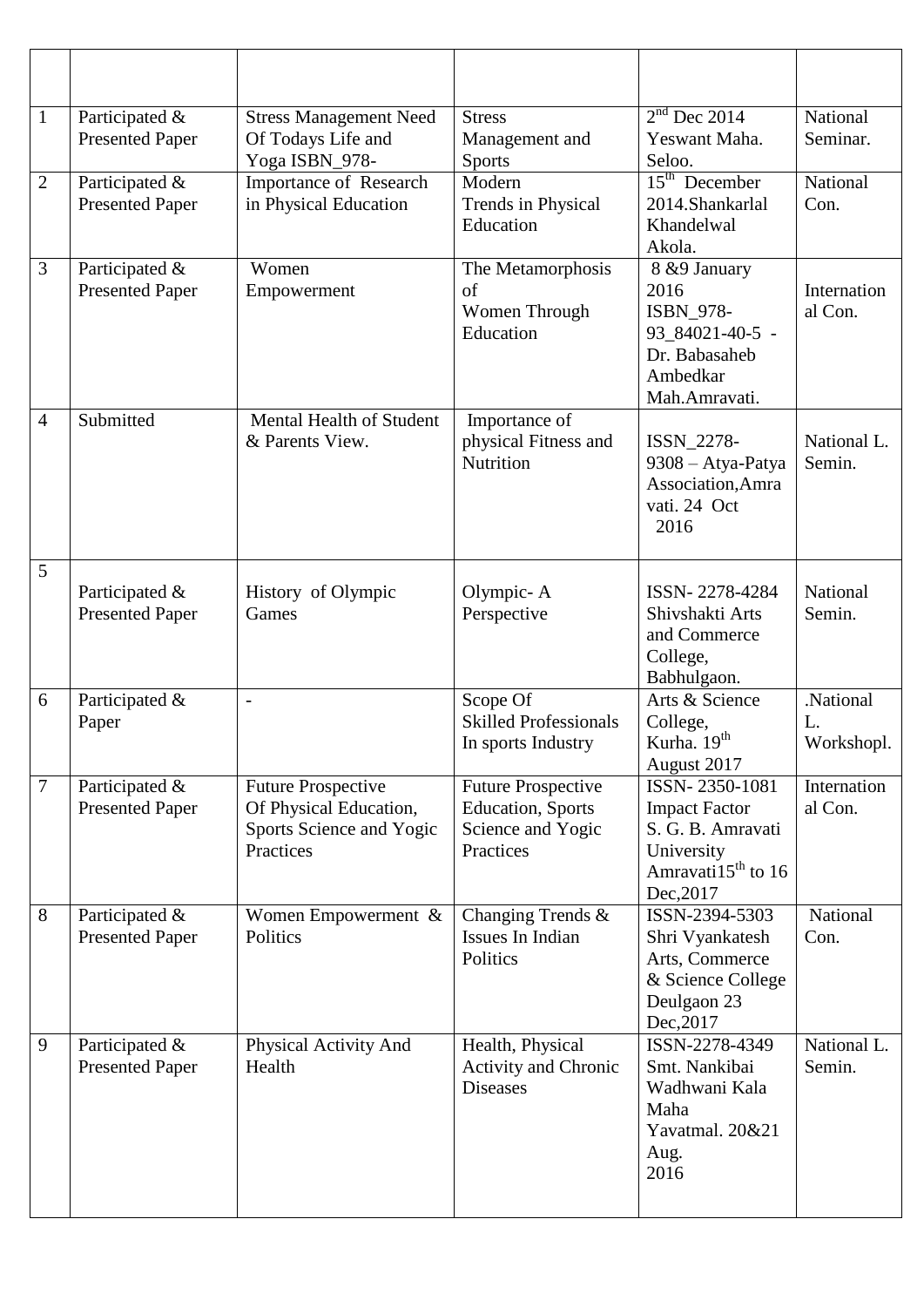| 10<br>11 | Participated &<br><b>Presented Paper</b><br>Participated &<br><b>Presented Paper</b> | Physical Science as a<br>yoga Therapy<br>Role Of Yoga                       | International<br>Conclave on<br>Emerging Trends &<br>Issu in Research &<br>Development in<br><b>Higher Education</b><br>Role Of Physical<br>Education & Other<br>Disciplines in<br>Enhancing the<br>Performance Of<br>Players & Fitness | ISSN-2348-7143<br>Late. B.Shingane.<br>Arts & Sci.<br>College.<br>Sakharkheda<br>$2nd$ May to $8th$<br>2018<br>ISSN-2349-638<br><b>Impact Factor</b><br>4.574 R.D. I. K. &<br>K. D. college<br>Badnera-Amravati<br>24 th Dec.<br>2018 | Internation<br>al Con.<br>National<br>Con. |
|----------|--------------------------------------------------------------------------------------|-----------------------------------------------------------------------------|-----------------------------------------------------------------------------------------------------------------------------------------------------------------------------------------------------------------------------------------|---------------------------------------------------------------------------------------------------------------------------------------------------------------------------------------------------------------------------------------|--------------------------------------------|
| 12       | Participated &<br><b>Presented Paper</b>                                             | Sports Coaching and<br>Training                                             | Self Employability<br>Skills Development in<br>Physical Education<br>And Sports Science                                                                                                                                                 | ISSN-2348-7143<br><b>Impact Factor-</b><br>6.262<br>$13^{th}$ & $14^{th}$<br>December 2018<br><b>SGBAU</b> Amravati<br>University                                                                                                     | Internation<br>al<br>Research<br>Journal.  |
| 13       | Participated &<br><b>Presented Paper</b>                                             | Physiological Aspects of<br>Exercise                                        | Recent trends in<br>commerce and<br>humanities                                                                                                                                                                                          | ISSN-2278-4349<br>Smt. Nankibai<br>Wadhwani Kala<br>Maha<br>Yavatmal. 23th<br>and 24 Mar. 2019                                                                                                                                        | Internation<br>al Con.                     |
| 14       | Participated &<br><b>Presented Paper</b>                                             | Advanced Techniqus of<br>Phychological<br>Pareparation of College<br>Player | <b>National Conference</b><br>on contemporary<br>innovations in library<br>and information sci.<br>Social Sci. & Tech.<br>for Virtual world                                                                                             | <b>B.Shingane</b> . Arts<br>& Sci. College.<br>Sakharkheda 24<br>April 2019                                                                                                                                                           | National<br>Con.                           |
| 15       | Participated &<br><b>Presented Paper</b>                                             | Role Of Physical<br><b>Education And Sport In</b><br>Development Of Youth   | Role Of Higher<br><b>Education In Making</b><br>India Superpower                                                                                                                                                                        | S.N. Arts &U.K.<br>Comm. College<br>Akola 21 Aug.<br>2019                                                                                                                                                                             | National<br>Con.                           |

### **\*ACADEMIC ACHIVEMENT:**

## **A.) Participated In Orientation and Refresher Course:**

| Sr.<br>No | <b>Name Of Course</b> | <b>Duration</b>                | Venue                        | Grade |
|-----------|-----------------------|--------------------------------|------------------------------|-------|
|           | Refresher             | $02/06/2001$ to<br>25/06/2001. | S.G.B.Amravati<br>University |       |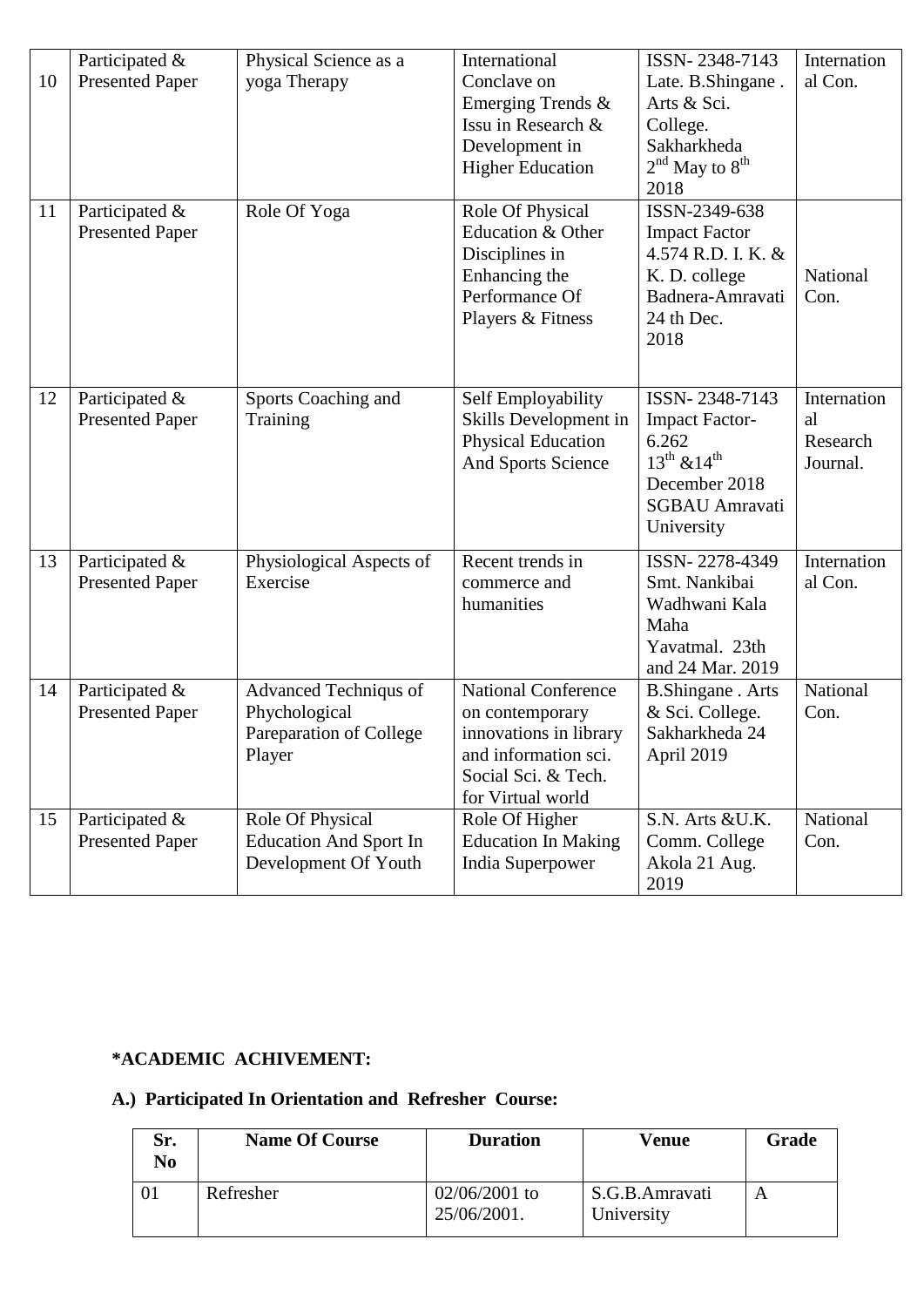|                |                   |                                 | Amravati.                                    |              |
|----------------|-------------------|---------------------------------|----------------------------------------------|--------------|
| O <sub>2</sub> | Orientation       | $28/06/2010$ to<br>24/07/2010.  | S. G. B. Amravati<br>University<br>Amravati. | A            |
| 03             | Refresher         | $15/11/2011$ to<br>03/02/2011.  | S.G. B. Amravati<br>University<br>Amravati.  | $\mathsf{A}$ |
| 04             | Refresher         | 16/07/2012 to<br>$06/08/2012$ . | S.G.B. Amravati<br>University.<br>Amravati.  | A            |
| 05             | <b>Short Term</b> | $03/12/2018$ to<br>10/12/2018   | S.G.B. Amravati<br>University<br>Amravati.   |              |

## **B. Research Project**

| Sr.<br>$\mathbf{n}\mathbf{o}$ | <b>Research Project</b>                                                                                                                                    | <b>Agency</b>                             | <b>Period</b>    | <b>Grant/Amount</b><br><b>Mobilized</b><br>(Rs. lakh.) |
|-------------------------------|------------------------------------------------------------------------------------------------------------------------------------------------------------|-------------------------------------------|------------------|--------------------------------------------------------|
| $\mathbf{1}$                  | Buldhana Jilhyatil<br>Varishtha<br>Mahavidyalyin Vidyarthinincha<br>Antar<br>Mahavidyalayin Krida Spardhetil<br>Sahabhag:<br>"A Study Section" (2005-2010) | University<br><b>Grants</b><br>Commission | <b>Two Years</b> | 80,000                                                 |

## **C. Published Papers In Journals :**

| <b>Sr</b><br>N <sub>0</sub> | Title with page nos.                   | <b>Journal</b>         | <b>ISSN/ISBN NO</b>   |
|-----------------------------|----------------------------------------|------------------------|-----------------------|
|                             | A Comparative Study Of the Personality | Research Analysis $\&$ | $Impact: 2.03$ ISSN - |
|                             | Factors                                | Social Growth. An      | 2229-6190 Vol -11.    |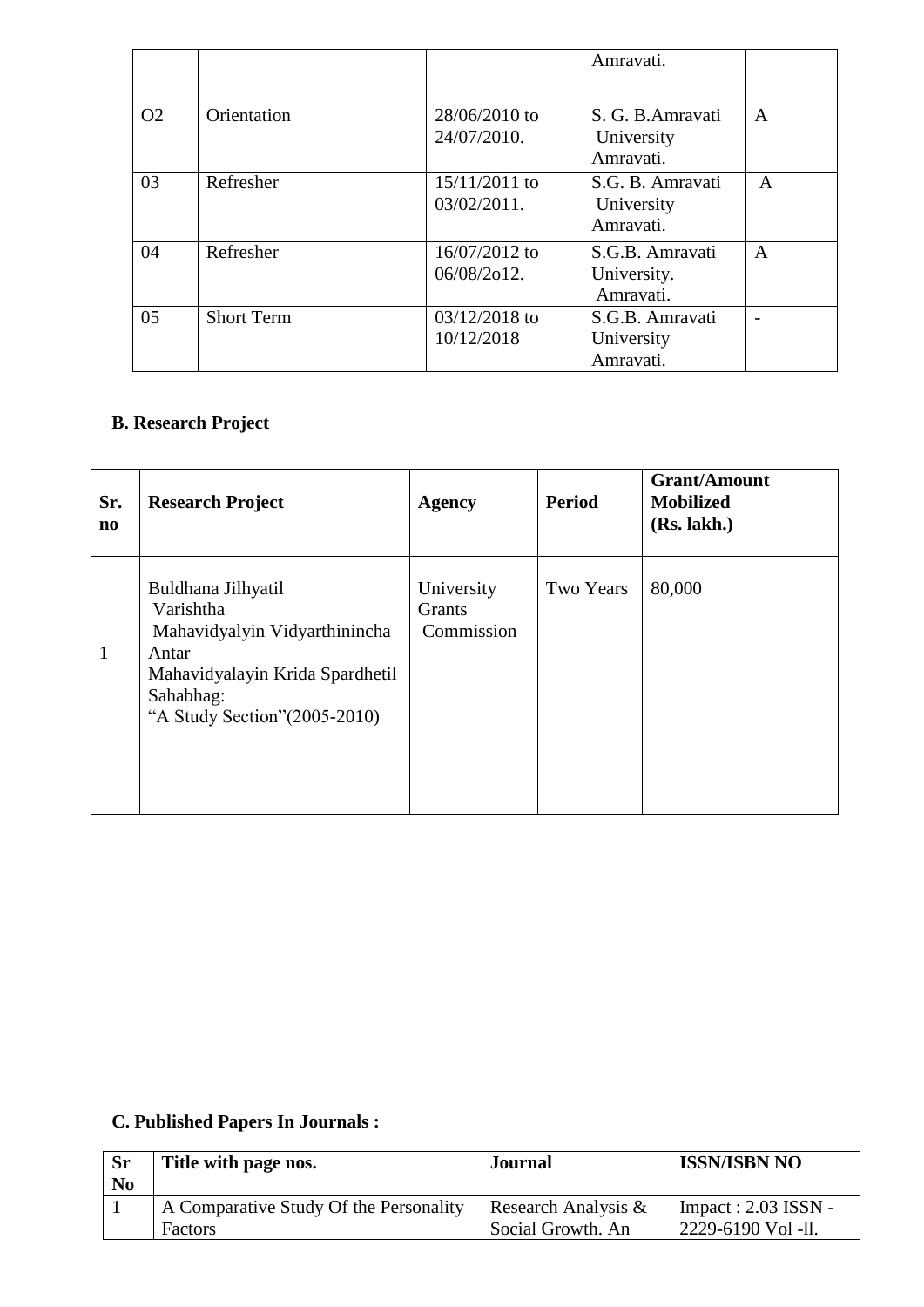|                | <b>Among Girls</b>                     | International              | Issue-VIII, May 2014      |
|----------------|----------------------------------------|----------------------------|---------------------------|
|                |                                        | Level Referred             | To Oct. 2014              |
|                |                                        | <b>Registered Research</b> |                           |
|                |                                        | Journal                    |                           |
| $\overline{2}$ | Sports Terminology and Goal Setting In | Research Analysis &        | $Import: 2.0082$ ISSN     |
|                | Sports & Education                     | Hi-Tech. An                | $-2231 - 6671$            |
|                |                                        | International              | Issue: xll, vol .ll, Aug. |
|                |                                        | Level Referred             | 2016 to jan.2017          |
|                |                                        | <b>Registered Research</b> |                           |
|                |                                        |                            |                           |

## **D) Conference / Seminar / Workshop / STTP Attemted**

| Sr.            | Name of the        | Place and Name of the sponsoring       | Date Month and Year |
|----------------|--------------------|----------------------------------------|---------------------|
| No.            | Conference /       | Agency                                 |                     |
|                | Seminar / Workshop |                                        |                     |
|                | / STTP             |                                        |                     |
| $\mathbf{1}$   | National           | Shankarlal Khandelwal Akola.UGC        | 15 Dec. 2014        |
|                |                    | sponsord                               |                     |
| $\overline{2}$ | National           | Smt. Nankibai Wadhwani Kala Maha       | 20, 21 Aug. 2016    |
|                |                    | Yavatmal. UGC sponsord                 |                     |
| 3              | International      | SGBAU Amravati Uni. Amravati UGC       | 15,16 Dec. 2017     |
|                |                    | Aprroved Journal                       |                     |
| $\overline{4}$ | International      | Shri Vyankatesh Arts, Commerce &       | 23 Dec. 2017        |
|                |                    | Science College Deulgaon UGC           |                     |
|                |                    | Approved                               |                     |
| 5              | International      | Late. B.Shingane. Arts & Sci. College. | 2 May to 8 May 2018 |
|                |                    | Sakharkheda UGC Approved               |                     |
| 6              | National           | SGBAU Amravati Uni. Amravati UGC       | 13, 14 Dec. 2018    |
|                |                    | Approved                               |                     |
| $\overline{7}$ | International      | Late. B.Shingane. Arts & Sci. College. | 24 April-2019       |
|                |                    | Sakharkheda UGC Approved               |                     |
| 8              | National           | S.N. Arts & U.K. Comm. College Akola   | 21 Aug. 2019        |
|                |                    | <b>UGC</b> Approved                    |                     |

### **Published Book's :**

| Sr<br>N <sub>0</sub> | Title                                           | <b>Publisher ISSN/ISBN NO</b>                                                        |
|----------------------|-------------------------------------------------|--------------------------------------------------------------------------------------|
|                      | WOMEN IN INDIAN SPORTS<br>(AUTHOR EDITION-2017) | ABS books b-21, shiveolony, budh vihar phase-2, delhi<br>110086<br>978-93-86088-31-4 |

# **Membership in University Bodies;-**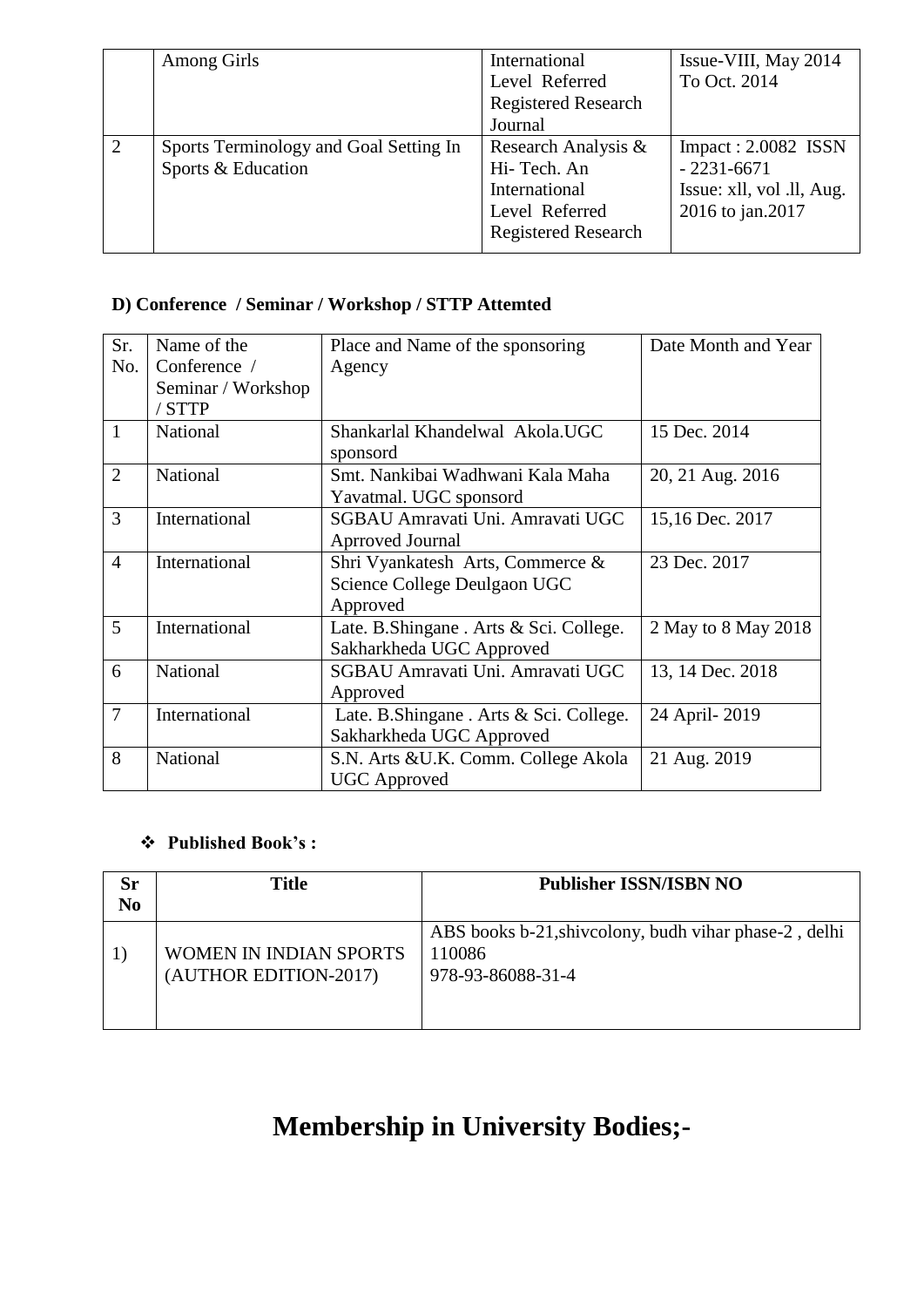\*Appointment as co- officer SGBAU summer exam 2015 at M.E.S Mahavidyalaya Mehkar.

\*Appointment as member of SGBAU organizing committee of Cross-Country – 2019.

\*Appointment as team manager SGBAU all India Power-Lifting (W) and (M) team Chandigarh ( Punjab) 2019.

# **\*Help Render in the college Administration by membership various committees:-**

**2014-2015**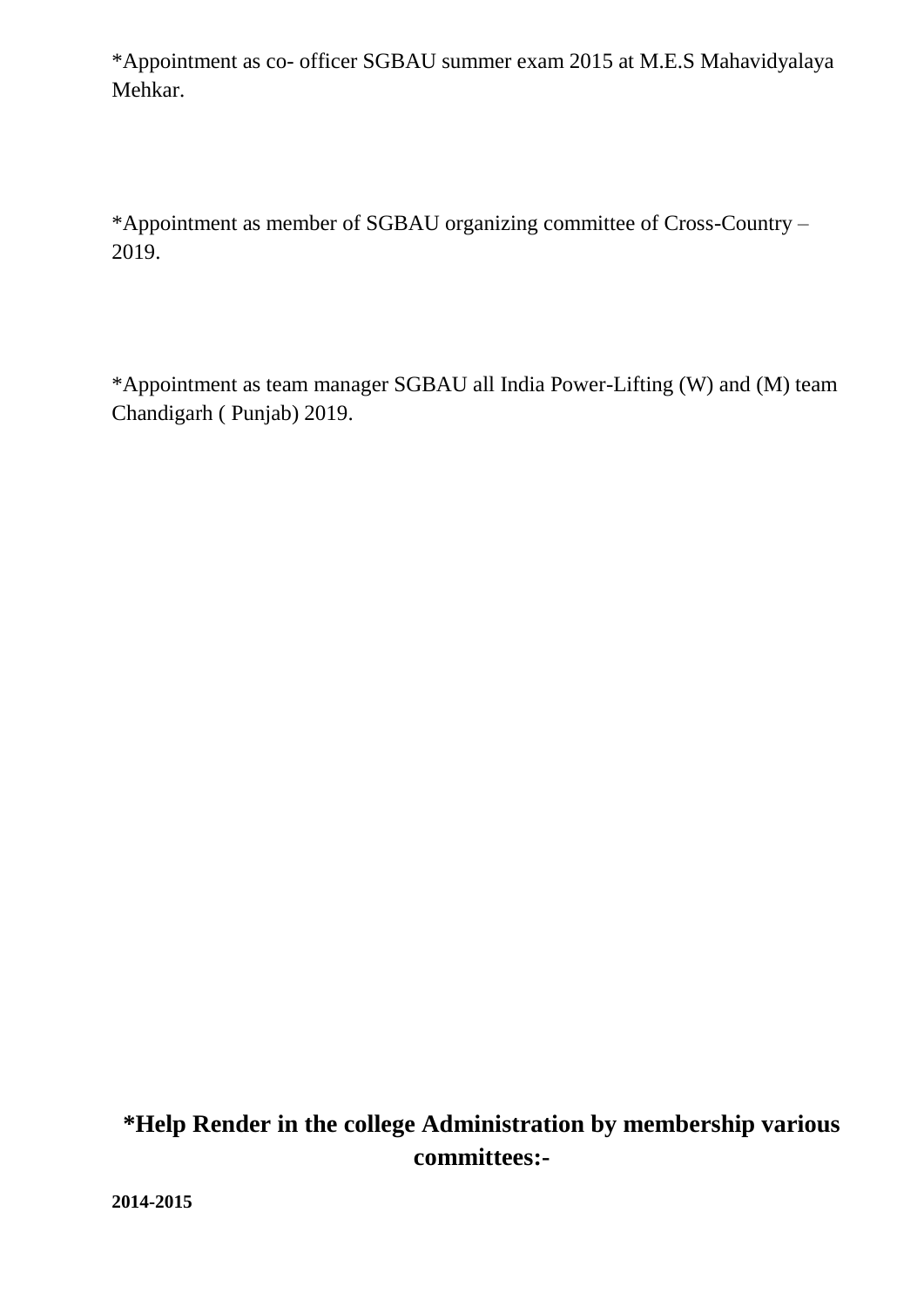- 1) Member of Sports Committee.
- 2) Member of Health Care Centre Committee.
- 3) Member of Campus Cleanliness And Discipline Committee.
- 4) Member of NSS Programme Officer.
- 5) Member of Cultural Programme.

#### **2015-2016**

- 1) Member of Sports Committee.
- 2) Members of Health Care Centre Committee.
- 3) Member of Discipline Committee.
- 4) Members of game and sports and cultural acti. Committee.

#### **2016-2017**

- 1) Member of Sports Committee.
- 2) Member of Health Care Centre Committee.
- 3) Member of Discipline Committee.
- 4) Member of game and sports and cultural acti. Comm.

#### **2017-2018**

- 1) Member of Sports Committee.
- 2) Member of Health Care Centre Committee.
- 3) Member of Campus Cleanliness And Discipline Committee.
- 4) Member of game and sports and cultural acti. Comm.

#### **2018-2019**

- 1) Member of Sports Committee. .
- 2) Membe of Health Care Centre Committee.
- 3) Membe of Campus Cleanliness And Discipline Committee.
- 4) Memberof game and sports and cultural acti. Comm.
- 5) Member of Student Welfare Committee.
- 6) Member of Student Support and Progression.

#### **2019-2020**

- 1) Member of Sports Committee.
- 2) Member of Health Care Centre Committee.
- 3) Membe of Campus Cleanliness And Discipline Committee.
- 4) Member of game and sports and cultural acti. Comm.
- 5) Member of Student Welfare Committee.
- 6) Member of Student Support and Progression.
- 7) Member of Alumni Committee.
- 8) Member of NSS CO Officer.
- **Service community Extension and Membership in professional association.**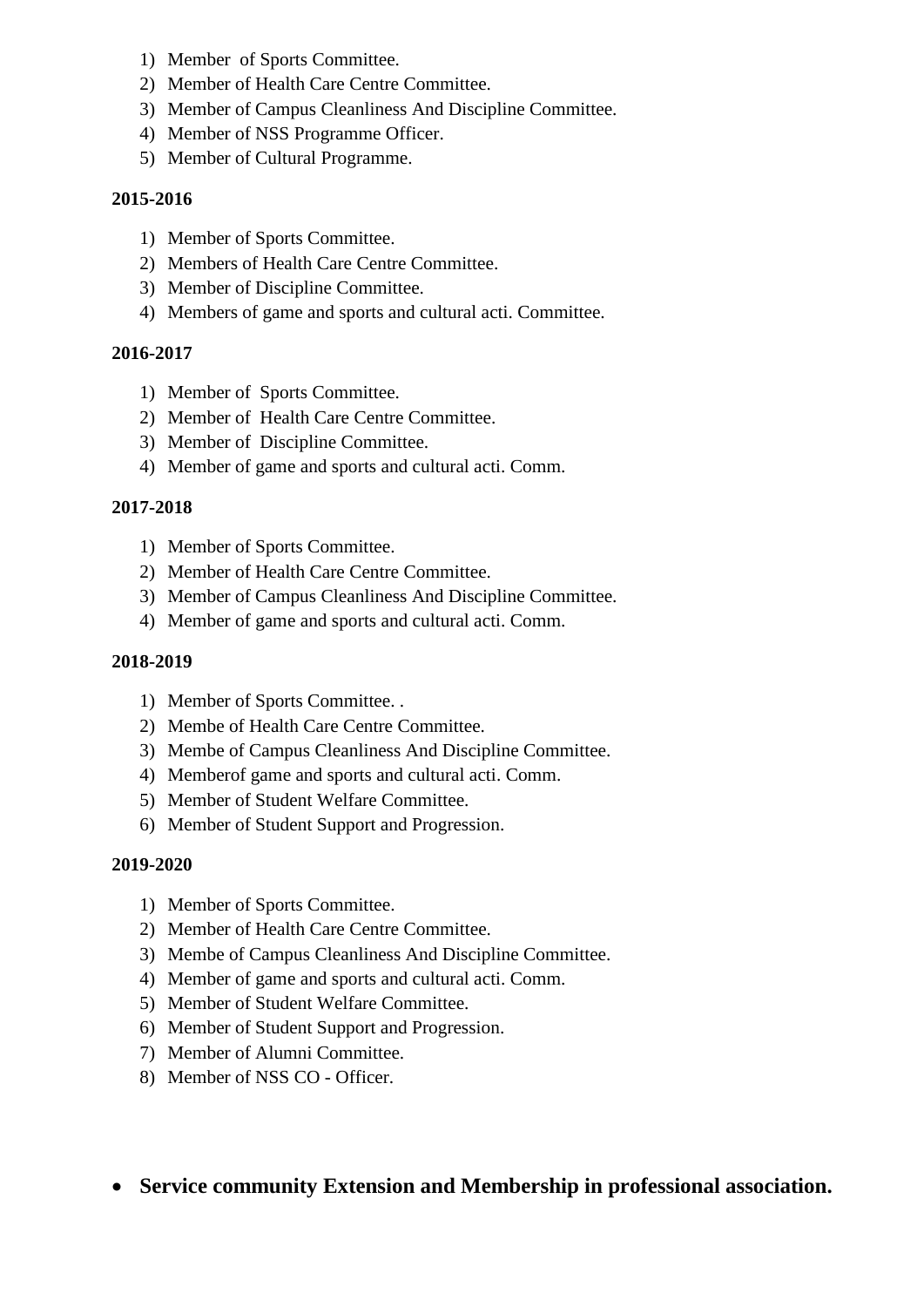- Life Member of **NUTA.**
- Life Member Of Amravati University **Affiliated Mahavidyalayain Sharirik Shikshan Shikshak Association.**
- > Participation In Vidrabh Competitive Exam Conference Khamgaon  $9<sup>th</sup>$  10 Aug 2014.
- ▶ Blood Donation Camp is Organized Seth Nandlal Raktpedi At Arts & Science College Mehkar 25-11-2014.
- $\triangleright$  Participated In 19<sup>th</sup> Annual Conference Of Physical Education Shri , Radhakisan Lakshimananarayan Toshniwal College Of Science, Akola Held On 23<sup>rd</sup> Feb 2014.
- Appointment As Co-Officer S.G.B.A.U. Amravati University summer held At M.E.S. Arts And Commerce College Mehkar 18 March to 28 feb 2015 .
- Participated Blood Donation Camp is Organized Dattaji Bhale Raktpedi Arts & Science Mahila College Mehkar On 25-11-2015.
- $\triangleright$  Chief Guest Of N.S.S.Camp Anuradha Engineering College held At Jumbhora On 16<sup>th</sup> Descember 2015 – Importance Of Yoga.
- $\triangleright$  U.G.C. Sponsored 7 Days Short Term Corse On Human Right 28<sup>th</sup> To Nov 2015. Shri,Shivaji Science College Chikhli.
- Sant Gadge Baba Amravati University Participated " Swaccha Bharat" "Swastha Bharat"Abhyan on 10 Dec 2015.
- S.G.B. Competitive Examinaion Guildance Late Ku. Durga K. Banmeru Dist. Buldhana On 27 Feb 2016.
- Sant Gadge Baba Amravati University Empowerment Women 2days Workshop "I Will Become Beautiful 19<sup>th</sup> 20 January 2017.
- Maharashtra State Commission For Women -Participated In Sant Gadge Baba Amravati University  $9<sup>th</sup>$  Feb 2017.
- $>$  39<sup>th</sup> Maharashtra Masters Inter –District Athletic Championship on 30thNov to 2<sup>nd</sup> Dec 2017 Organised by MASTER ATHLETIC ASSOCIATION, At District Krida Sankul , Washim. ( Bronze – Javelin)
- $\triangleright$  Chief Guest Of N.S.S. Camp Anuradha Engineering College held At Naygaon 29<sup>th</sup> Dec 2017. On 'Personality Development Through Game'.
- Organized S.G.B.A.U. One Day Workshop Maharashtra State Commission For Women 27/ Feb/2017.
- Awarded Savitri Bai Phule Best Teacher Award On 21/01/2018 Organized By K.N.D.B.M.Nashik.